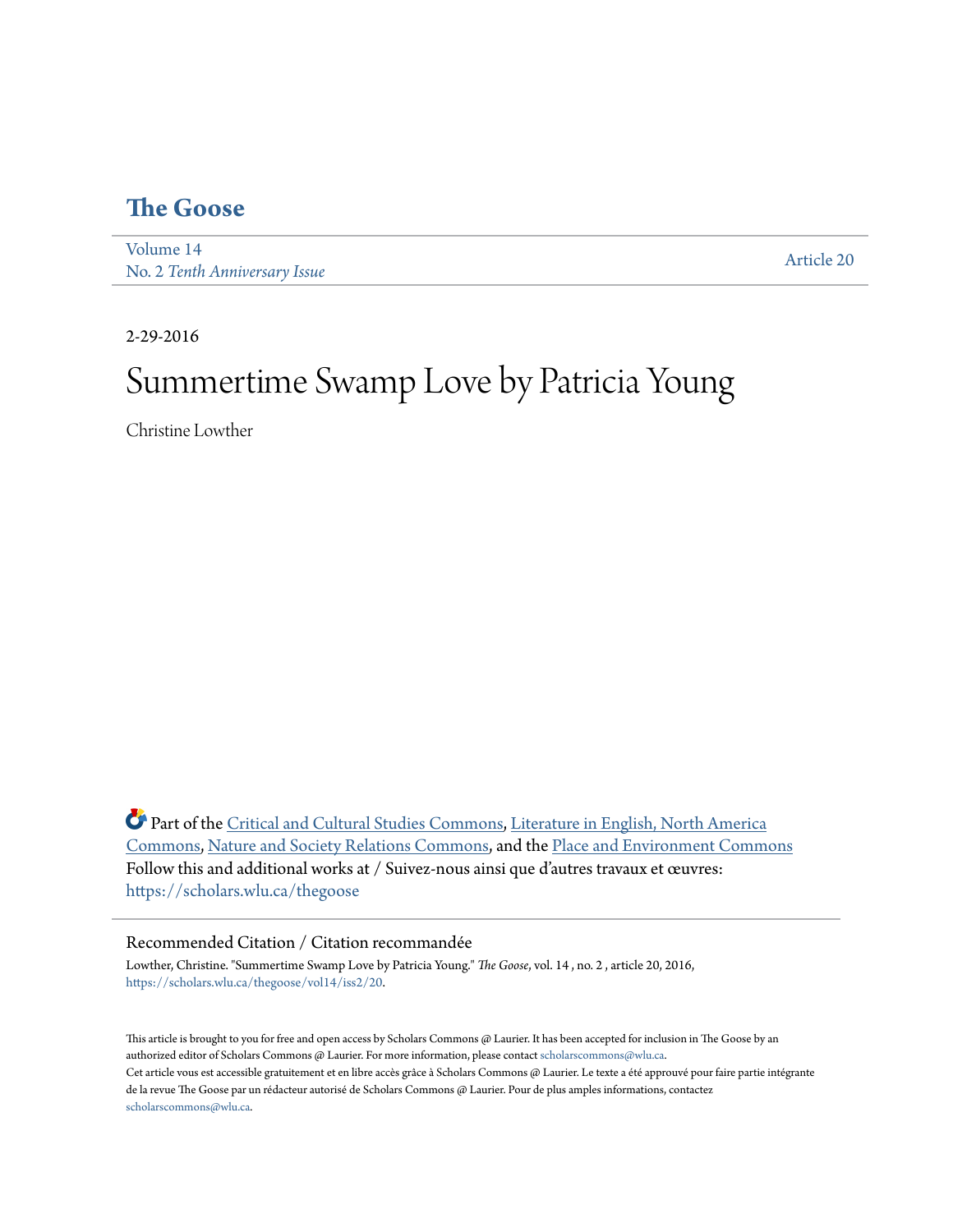#### **Devotion in the Darndest Places**

### *Summertime Swamp Love* by **PATRICIA YOUNG**

Palimpsest Press, 2014 \$18.95

#### Reviewed by **CHRISTINE LOWTHER**

This book is funny and moving, shattering and hilarious, intelligent, deep and a swinging good time. With nimble skill and a pen that's red in tooth and claw, Patricia Young makes us animal and makes us in love.

It is a beautiful *looking* book. The front cover is a 1904 richly coloured and shaped rendition of wildflowers by Ernst Haeckle. His *Art Forms of Nature* closed the gap between science and art, and Young's poetry makes art from biological fact, makes swooning poems from all manner of mating rituals discovered by science.

Like Haeckle's art, Young's way with words reminds us of the staggering variety, beauty and harshness of our singular planet. Initially, as stated in the book's introduction, she had worried about exploiting already over-exploited animals, but in the end composed many of the poems in the voices of the animals themselves. The last tigress on Earth must allow a brutal male tiger to mate with her in order to protect her cubs from him, only to foresee her death at the hands of human villagers who will soon dance on her black and gold pelt. An angler fish must physically fuse with his mate—permanently, as a parasite; all that's left of her numerous mates are testes here and there along her skin. With gorgeous alliteration he ponders her, "lurking the abyss, dangling your bitter bulb/ of bioluminescence" (19). Doling out hyphenated descriptors that satisfy like a hearty meal, the "party-girl . . . toe-nipping,

scruff-grabbing, snort-cussing . . . libidocrazed, un-/ mounted" female ferret will actually die if she cannot find a mate after going into heat. (39) Male porcupines fight each other for three days under a tree holding the female. "How ends the brawl?/ In needled snouts and bodies scathed. / . . . through dark the night of wild Alberta's thrashing" (42, 43). This is a planet of thieving crows' "rot-gut cuisine" (40), snake-eating jackals, and mate-devouring preying mantises.

It is also a world of passion, romance, surprise, and teen angst. The male mantis spends most of a poem complaining of his fate, praying for deliverance, only to surrender to first-sight ardour in the last line: "Too late to unlove my lovely butcher" (26). In the poet's imagination, even a koala bear can suffer from "bison-big lust" (35). The most unlikely yet consuming passion is found between a pair of field mice, one of Earth's relatively few monogamous mammals. Their postcoital tenderness is rivalled only by a jackal contemplating his marriage, and perhaps by the sweet, shy smile of a somnolent sloth lover. But it's not what you think. This is not cutsie anthropomorphism aimed at winning members for PETA. There is nothing preachy here. The jackal serenely rhapsodizes, "Our marriage flows like a river lined with acacia trees" (36). Beauty flows from Young's research. Poems are prefaced with quotations that triggered her responses. "The *Diplozoon paradoxum* is the only species . . . in which there seems to be 100 percent monogamy. —*New York Times*" (53). (Yes, the only completely loyal creature is a flatworm.)

We're not laughing *at*, but *with*. We're delighting in surprise, which is also a way of being educated while entertained and moved. Young had been alive more